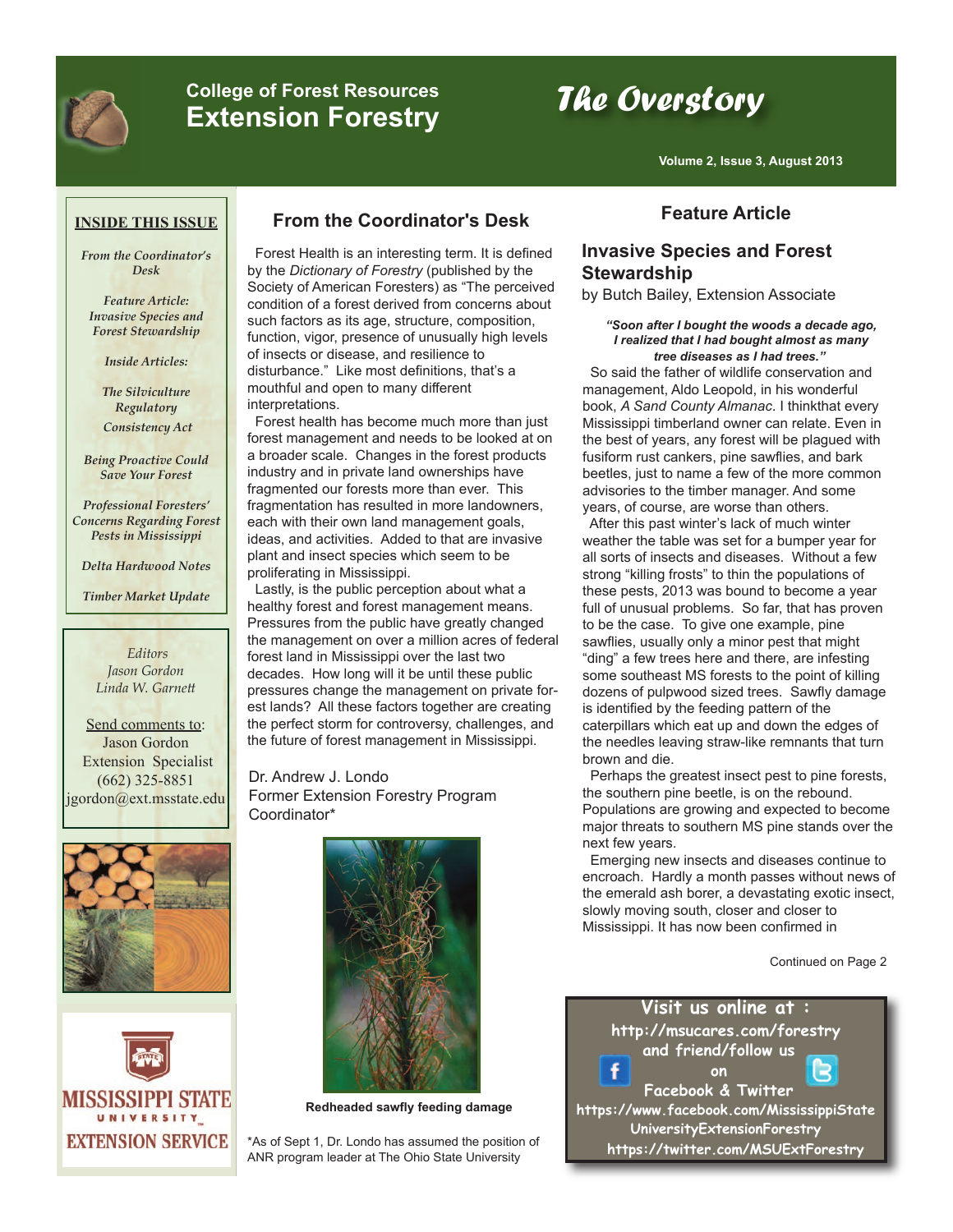*capacity for self-renewal in the soils, waters, plants, and animals that collectively comprise the land."*

**Aldo Leopold ---Conservation: In Whole or in Part? (1944), RMG 318**



Distinctive pitch tubes of the redbay ambrosia beetle



Laurel wilt disease on sassafras leaves caused by the redbay ambrosia beetle



Old logging road planted for wildlife and erosion control

#### **The Overstory Page 2**

### *"Land health is the* **Feature Article (continued from page 1)**

two Tennessee Counties. The redbay ambrosia beetle carries the laurel wilt disease, and has been identified and confirmed in Jackson County MS. Officials expect it to spread. This fungal disease attacks, and kills all members of the laurel family, which in MS includes our true laurels, bay trees, and sassafras.

For forest landowners looking to reduce their risk to insect and disease threats, the prescription is the same as it was in Aldo Leopold's time: active forest management with an eye towards tree vigor and healthy growth. Keeping trees well-thinned so they each have enough room to grow, with plenty of

sunlight and water is usually enough to allow trees to fight off insects and diseases on their own.

But for all the trials and tribulations that we face from insects and diseases and the financial toll they can take on our timber, Leopold offers another bit of wisdom. He instructs us once again that there really is a silver lining to every cloud and that our forests, managed though they are, are still a part of nature. For every "lost" tree we see, nature sees opportunity for diversity, for wildlife habitat, for life:

*"But for the disease and insect pests, there would likely be no food in these trees, and hence no chickadees to add cheer to my woods in winter."* 

#### **The Silviculture Regulatory Consistency Act**

By John B. Auel, MS PLM Coordinator

Earlier this year, the Supreme Court ruled that forest roads do not need National Pollutant Discharge Elimination System (NPDES) permits. Traditionally, silvicultural activities such as timber harvests had been exempt from this process. A recent case, Northwest Environmental Defense Council (NEDC) versus Brown (Oregon State Forester) attempted to overturn this exemption. The 9th Circuit Court of Appeals found that forest roads should be permitted. The USSC overturned this decision, to the benefit of forest landowners.

However, this is a ruling on an agency's regulations. It does not have a specific law regarding the exemption of silvicultural activities from the permitting process. It will be challenged again and next time it may not stand up to Supreme Court scrutiny. Requiring permitting of forest roads would have devastating effects on the forest products

industry in Mississippi, in terms of increased costs, delays in harvesting activities and mandatory state inspections of each harvested tract across the country.

There is a chance that a law will be passed to ensure that forest roads will remain exempt from this permitting process. The Silviculture Regulatory Consistency Act attempts to codify this in the US Code. Both the Senate and the House have introduced this legislation. The House bill is HR 2026 and the Senate bill is S 971. Please call your representative and senators to urge passage of this important legislation. You can find contact information at www.senate.gov and www.house.gov.

If you have any questions about this issue, or these bills, please contact the MS PLM Program at 662-325-6852. Take a stand for forestry in Mississippi and the country.

#### **Being Proactive Could Save Your Forest**

by James Floyd, Extension Associate

Forest health is the perceived condition of a forest derived from concerns about it's age, structure, composition, function, vigor, presence of insects or disease, and resilience to disturbance. As foresters, our perception of forest health has changed. The old way of thinking was that if a stand was managed properly the health was guaranteed. Traditional management is essential, but no longer is it enough. A proactive approach is needed to insure that your forest stays healthy.

Insects, diseases, water quality, natural disturbances and invasive species can all affect forest health. In my opinion, invasive species are our biggest threat, and may be either plant, insect or disease. Invasive species not only threaten our trees directly, but they also outcompete native plants and animals to negatively alter forest ecology. The best way to control invasive species is through proactive management.

Being proactive means first educating yourself. As an active member of your county forestry association and reading newsletters such as this you're well on your way toward proactive management. Trees may exhibit signs and/or symptoms when under stress such as boring dust or loss of foliage etc. However, simply knowing the dangers isn't enough; you must visit your forest on regular bases. If you're not able to see your property regularly, then educate the family, friends, hunting camps, and others that do. Know who to contact if a problem should arise. In most cases your county forester or forestry consultant is a good place to start. Early detection, treatment, and monitoring are critical for overcoming forest health issues.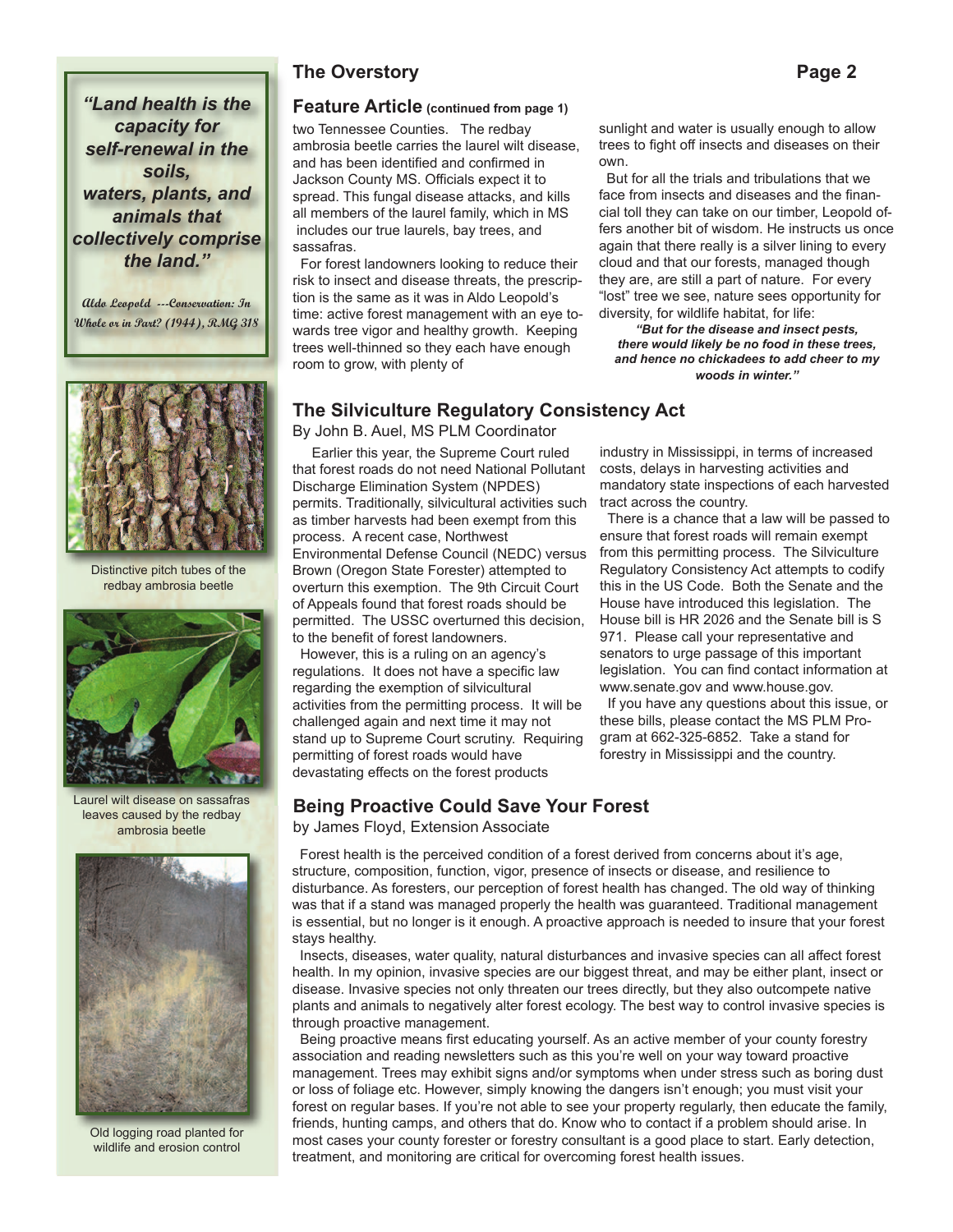#### **The Overstory Page 3**

### **Professional Foresters' Concerns Regarding Forest Pests in Mississippi**

#### by Jason Gordon, Extension Specialist

Invasive species are recognized as the cause of significant ecological and economic damage across the United States. Despite many studies on the biological characteristics and migratory patterns of these threats, relatively little research has examined the human dimensions of invasive species. This is surprising given many of the worst pests have thrived as a result of their interactions with human processes. A recent Internet survey of 1,200 Mississippi foresters addressed their attitudes and silvicultural practices regarding Mississippi's most prevalent invasive plant and animal species. We focused on foresters because they are on the front line when it comes to invasive species management and the protection of the state's natural resources for continued social, economic, and environmental well-being.

Results indicated respondents had a slightly higher than average level of concern. More specifically, their level of concern depended on specific invasive species rather than a general measure of concern. Respondents were most concerned about feral hogs, southern pine beetle, and cogon grass. Important factors in predicting concern included the amount of time the participant had been a practicing forester and the type of employer, although these factors were not important for all species. As well, foresters who managed for wildlife in addition to timber were more likely to have higher levels of concern than those who managed only for timber. Finally, concerns tended to increase significantly when respondents had attended educational programs about invasive species, indicating the importance of education in creating awareness about the spread of invasive. This finding has important implications for Extension. By contrast, attitudes toward climate change had little influence on concerns, possibly because there is continued disagreement over the links between climate change and invasive species.

In this research, we explored a specific aspect of invasive species management – the concerns of professional foresters. However, the general public has greater impact both in transporting and mitigating the risk of invasive species. For example, many of the most destructive invasive species found in the Southeast (e.g., Kudzu Pueraria montana, Chinese Tallowtree Triadica sebifera, Chinese privet Ligustrum sinense, and Cogongrass Imperata culindrica) were established as a result of deliberate and unintentional practices stemming from international travel and trade, agriculture applications, scientific research, and horticultural activities. As the anthropogenic component of Earth's ecosystem increases through globalization of communications and economies, it is important to consider the sociodemographic and sociocultural dimensions of invasive species in terms of the causes, consequences, and responses to the problem.



Participants in a Forestry Extension course examining the result of forest pathogens on a stand

#### **Delta Hardwood Notes**

## by Brady Self

Extension Specialist

Typically people think of pines when insect damage to living trees is mentioned. However, there are numerous insect species that may cause severe damage, and possibly death, in hardwoods. One of the most threatening insect species to hardwood forests in the Delta is a relative newcomer to the United States. The emerald ash borer (EAB) is a member of the beetle family native to Asia. Adults measure 0.3 to 0.6 inches long, are slender, and a metallic coppery green. EAB signs are fairly easy to distinguish from those of native borers. Small (1/8") D-shaped exit holes in the bark, serpentine galleries under the bark, and the presence of flat, tapeworm-like larvae with bell-shaped segments are giveaways.

The species was first discovered in Michigan in 2002, and as of 2009, spread into more than a dozen states killing in excess of 100 million trees. The EAB only attacks ash trees, which is a major source of concern for Mississippi forests. Both white and green ash provide valuable ecological and economic benefits to Mississippi forests, with green ash being a major component on thousands of forested acres across the Delta. While not observed in Mississippi yet, the EAB has the potential to wipe out the majority of ash on most of this acreage. The Mississippi Institute for Forest Inventory places the potential mortality impact as high as 192 million trees in Mississippi alone.

Unfortunately, once trees are infected, there is little the owner can do other than remove the dying tree. Luckily the preventative solution is simple. Do not transport firewood. Entomologists are relatively certain that EAB was introduced to the U.S. in pallet/wood packing material. Due to EAB flair ups miles from the closest known infestation, it is reasonable to assume that the species is being transported in firewood. This led to USDA quarantines on firewood in some areas in the North. Consequently, firewood should be cut or purchased and used locally. If you find trees infested with EAB, contact someone with the Mississippi Bureau of Plant Industry, MSU Extension Service, or Mississippi Forestry Commission.



Effects Signs